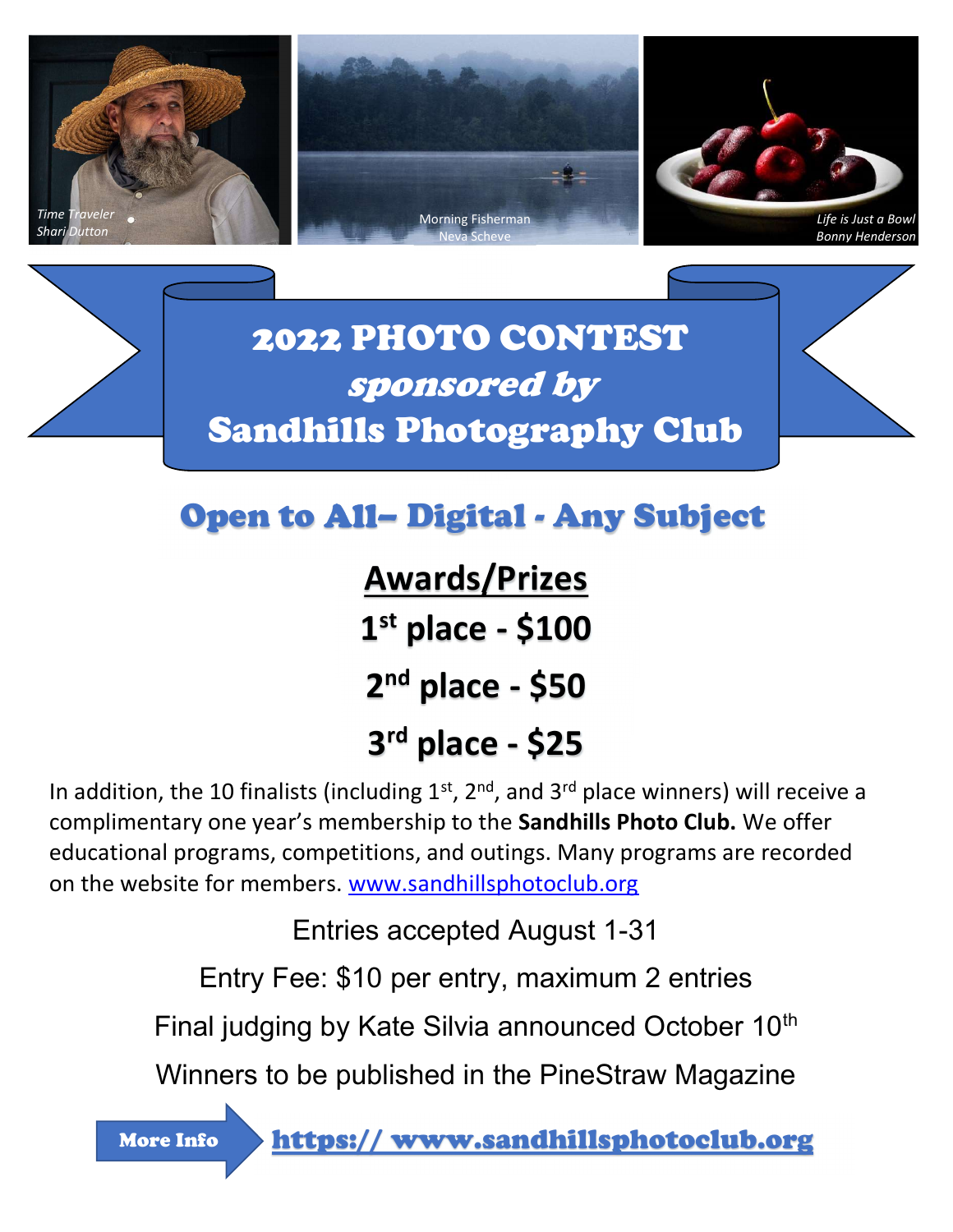## **Enter our 2022 Photo Contest! Sponsored by Sandhills Photography Club**

#### **The rules for entering our photo contest are below. The highlights:**

- This is an OPEN competition with no specific topic.
- We're only accepting digital entries. You may use a digital or phone camera.
- Submitted photos must be jpeg format, SRGB color space if from a digital camera.
- You may enter two times, \$10 for each submission.
- The entry form is below, and you must complete it for each submission.
- Be sure and include your name, email, and title of your photo. Attach the photo file and click submit.
- Photo releases for people in photos must be submitted via the form below same as the photos. and include your name, release, and title of photo it is for. You may download the photo release by clicking the link below. Have the model fill out the release and scan or take a photo with your phone, attach it, and submit it to the contest.

### **Contact is through: photocontest@sandhillsphotoclub.org**

#### **This year's category is:**

• Open

### **Awards/Prizes:**

- 1st place  $$100$
- 2nd place  $-$  \$50
- 3rd place  $$25$
- In addition, the 10 finalists (including 1st, 2nd, and 3rd place winners) will receive a complimentary one year's membership to the Sandhills Photo Club. We offer educational programs, competitions, and outings. Many programs are recorded on the website for members. **www.sandhillsphotoclub.org**

The Photo Contest opens on August 1, 2022 and the deadline for all entries is August 31, 2022. A panel of judges will review the entries and select the finalists. The decisions of the judges are final. Final judging, by well-known Charleston Photographer Kate Silvia, will be announced October 10th. Winners are to be published in the Pine Straw Magazine.

## **BY REGISTERING BELOW, YOU AGREE TO THE FOLLOWING:**

- 1. By registering for this program, I grant Sandhills Photography Club the right to use any submitted photo in any and all of its promotional materials and publications (print or digital) and the right to provide the photographs to members of the media (including, but not limited to, newspapers, internet content, social media outlets, television, magazines, etc.) at any time, without payment or any other consideration. Photo credit is not guaranteed.
- 2. The photographer is responsible for obtaining written permission on the Photo Release form for any person in any submitted photo. This form can be found on our website on